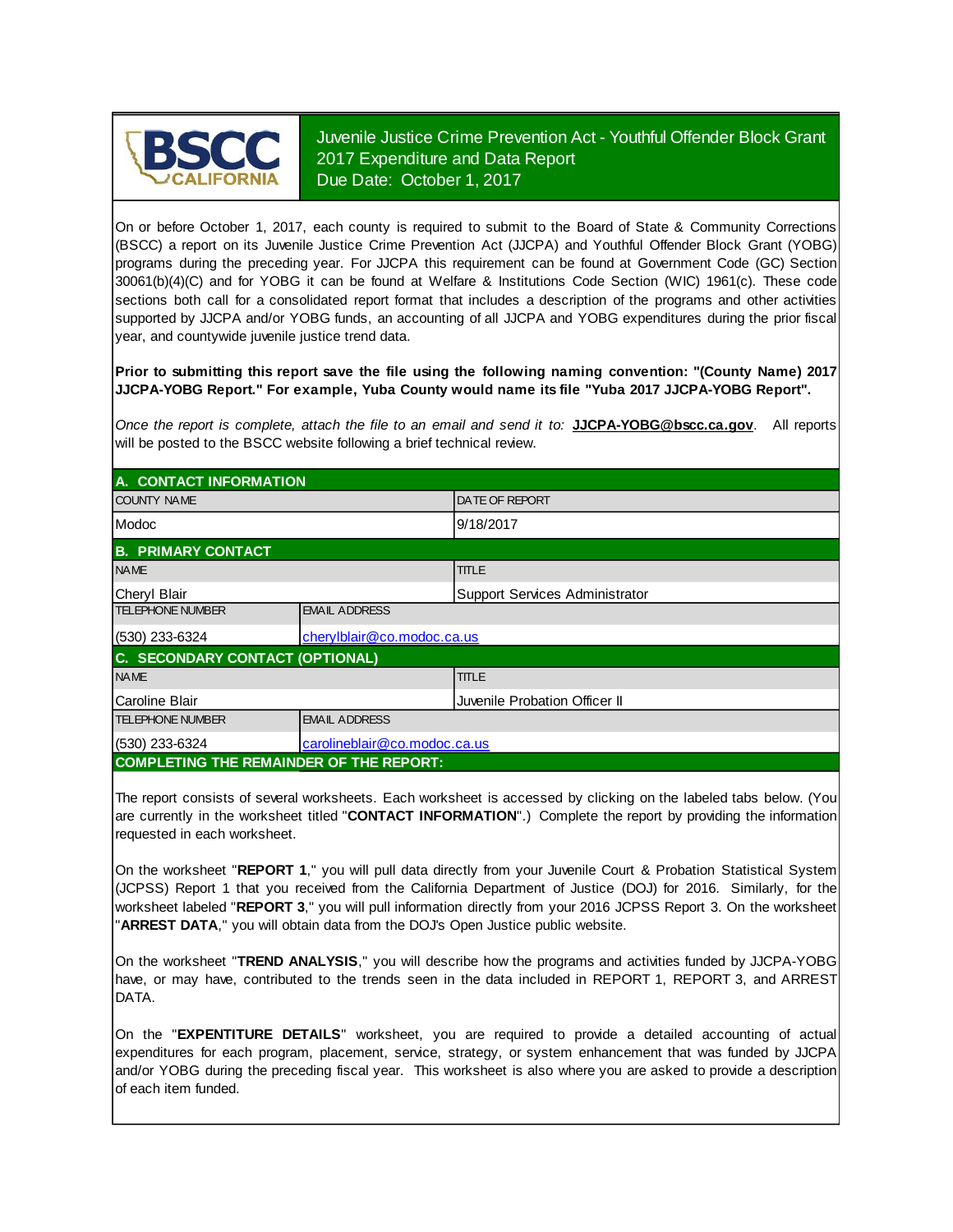# **Race/Ethnic Group (OPTIONAL)** 2  **13** Indian Unknown **TOTAL** Asian 4  **13 Hispanic** Pacific Islander Female White 11 **Black** Informal Probation Diversions 1 3 **TOTAL** 9 **Gender (OPTIONAL)** Male Petitions Filed 10 **COUNTYWIDE JUVENILE JUSTICE DATA for:** *Modoc In the blank boxes below, enter the data from your Report 1 received from DOJ as titled below:* **Probation Department Disposition Referrals of Juveniles to Probation Departments for Delinquent Acts, January 1 - December 31, 2016 Age by Referral Type, Gender, Race/Ethnic Group, Referral Source, Detention, Prosecutor Action, and Probation Department Disposition Report 1**

**Please use this space to explain any exceptions and/or anomalies in the data reported above:**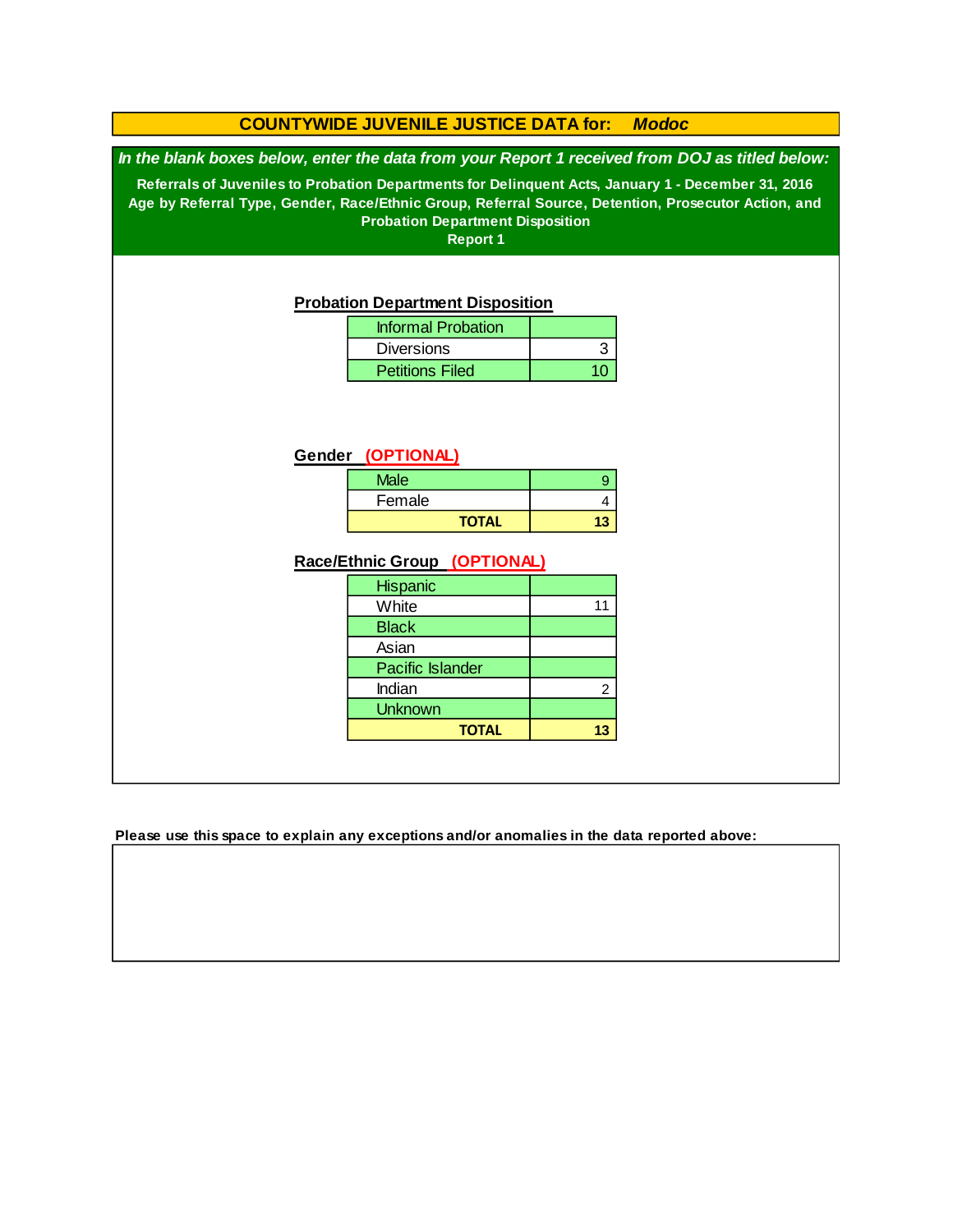| <b>COUNTYWIDE JUVENILE JUSTICE DATA for:</b><br><b>Modoc</b>                                                                                                                                                                                                                                                                             |                                                             |              |                         |  |  |  |
|------------------------------------------------------------------------------------------------------------------------------------------------------------------------------------------------------------------------------------------------------------------------------------------------------------------------------------------|-------------------------------------------------------------|--------------|-------------------------|--|--|--|
| In the blank boxes below, enter the data from your Report 3 received from DOJ as titled below:<br>Juvenile Court Dispositions Resulting From Petitions for Delinquesnt Acts, January 1 - December 31, 2016<br>Age by Petition Type, Sex, Race/Ethnic Group, Defense Representation, Court Disposition and Wardship Placement<br>Report 3 |                                                             |              |                         |  |  |  |
| <b>Petition Type</b>                                                                                                                                                                                                                                                                                                                     |                                                             |              |                         |  |  |  |
|                                                                                                                                                                                                                                                                                                                                          | <b>New</b>                                                  |              | 8                       |  |  |  |
|                                                                                                                                                                                                                                                                                                                                          | Subsequent                                                  |              | 5                       |  |  |  |
|                                                                                                                                                                                                                                                                                                                                          |                                                             | <b>TOTAL</b> | 13                      |  |  |  |
|                                                                                                                                                                                                                                                                                                                                          | <b>Court Disposition</b>                                    |              |                         |  |  |  |
|                                                                                                                                                                                                                                                                                                                                          | <b>Informal Probation</b>                                   |              | $\overline{a}$          |  |  |  |
|                                                                                                                                                                                                                                                                                                                                          | Non-Ward Probation                                          |              |                         |  |  |  |
|                                                                                                                                                                                                                                                                                                                                          | <b>Wardship Probation</b>                                   |              | $\overline{7}$          |  |  |  |
|                                                                                                                                                                                                                                                                                                                                          | Diversion                                                   |              |                         |  |  |  |
|                                                                                                                                                                                                                                                                                                                                          | Deferred Entry of Judgement                                 |              |                         |  |  |  |
|                                                                                                                                                                                                                                                                                                                                          | <b>Wardship Placements</b>                                  |              |                         |  |  |  |
|                                                                                                                                                                                                                                                                                                                                          | <b>Own/Relative's Home</b>                                  |              |                         |  |  |  |
|                                                                                                                                                                                                                                                                                                                                          |                                                             |              | $\overline{a}$          |  |  |  |
|                                                                                                                                                                                                                                                                                                                                          | Non-Secure County Facility<br><b>Secure County Facility</b> |              | 4                       |  |  |  |
|                                                                                                                                                                                                                                                                                                                                          | Other Public Facility                                       |              |                         |  |  |  |
|                                                                                                                                                                                                                                                                                                                                          | <b>Other Private Facillity</b>                              |              |                         |  |  |  |
|                                                                                                                                                                                                                                                                                                                                          | Other                                                       |              | 1                       |  |  |  |
|                                                                                                                                                                                                                                                                                                                                          | California Youth Authority*                                 |              |                         |  |  |  |
|                                                                                                                                                                                                                                                                                                                                          |                                                             | <b>TOTAL</b> | $\overline{7}$          |  |  |  |
|                                                                                                                                                                                                                                                                                                                                          | <b>Subsequent Actions</b>                                   |              |                         |  |  |  |
|                                                                                                                                                                                                                                                                                                                                          | <b>Technical Violations</b>                                 |              |                         |  |  |  |
|                                                                                                                                                                                                                                                                                                                                          |                                                             |              |                         |  |  |  |
|                                                                                                                                                                                                                                                                                                                                          | Sex (OPTIONAL)                                              |              |                         |  |  |  |
|                                                                                                                                                                                                                                                                                                                                          | <b>Male</b>                                                 |              | 8                       |  |  |  |
|                                                                                                                                                                                                                                                                                                                                          | Female                                                      |              | $\overline{\mathbf{c}}$ |  |  |  |
|                                                                                                                                                                                                                                                                                                                                          |                                                             | <b>TOTAL</b> | 10                      |  |  |  |
| Race/Ethnic Group (OPTIONAL)                                                                                                                                                                                                                                                                                                             |                                                             |              |                         |  |  |  |
|                                                                                                                                                                                                                                                                                                                                          | Hispanic                                                    |              |                         |  |  |  |
|                                                                                                                                                                                                                                                                                                                                          | White                                                       |              | 9                       |  |  |  |
|                                                                                                                                                                                                                                                                                                                                          | <b>Black</b>                                                |              |                         |  |  |  |
|                                                                                                                                                                                                                                                                                                                                          | Asian                                                       |              |                         |  |  |  |
|                                                                                                                                                                                                                                                                                                                                          | Pacific Islander                                            |              |                         |  |  |  |
|                                                                                                                                                                                                                                                                                                                                          | Indian                                                      |              | 1                       |  |  |  |
|                                                                                                                                                                                                                                                                                                                                          | Unknown                                                     |              |                         |  |  |  |
|                                                                                                                                                                                                                                                                                                                                          |                                                             | <b>TOTAL</b> | 10                      |  |  |  |
|                                                                                                                                                                                                                                                                                                                                          |                                                             |              |                         |  |  |  |

**Please use this space to explain any exceptions and/or anomalies in the data reported above:** 

\* The JCPSS reports show "California Youth Authority," however it is now called the "Division of Juvenile Justice."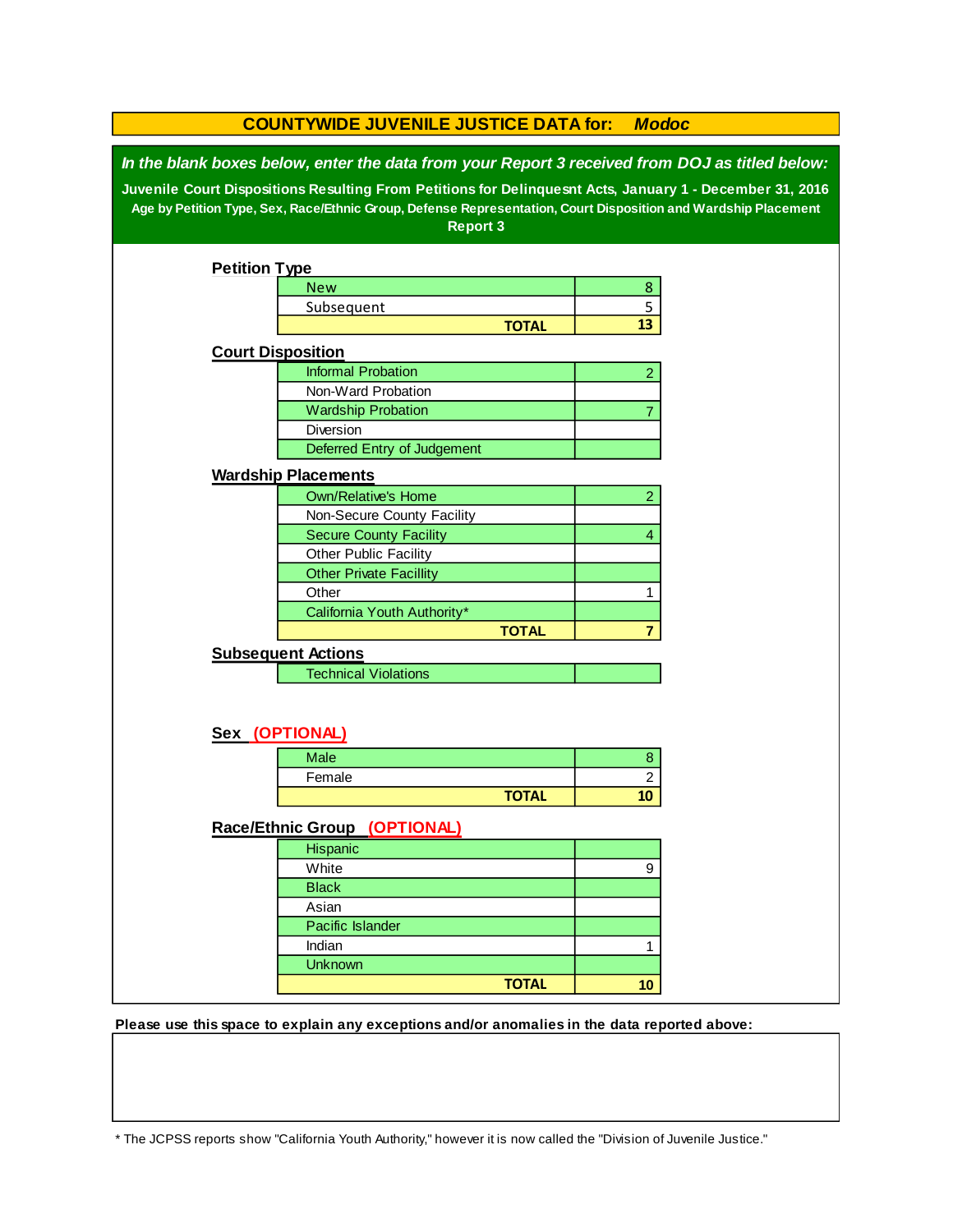|                | <b>COUNTYWIDE JUVENILE JUSTICE DATA for:</b>                                                                                                                                   | <b>Modoc</b>                              |  |
|----------------|--------------------------------------------------------------------------------------------------------------------------------------------------------------------------------|-------------------------------------------|--|
|                | In the blank boxes below, enter your juvenile arrest data from last year.<br>Arrest data by county can be found at:<br>https://openjustice.doj.ca.gov/crime-statistics/arrests |                                           |  |
| <b>Arrests</b> |                                                                                                                                                                                |                                           |  |
|                | <b>Felony Arrests</b>                                                                                                                                                          | $\overline{7}$                            |  |
|                | <b>Misdemeanor Arrests</b>                                                                                                                                                     | 6                                         |  |
|                | <b>Status Arrests</b>                                                                                                                                                          |                                           |  |
|                | <b>TOTAL</b>                                                                                                                                                                   | 13                                        |  |
|                | Gender (OPTIONAL)<br><b>Male</b><br>Female                                                                                                                                     | $\overline{9}$<br>$\overline{\mathbf{4}}$ |  |
|                | <b>TOTAL</b>                                                                                                                                                                   | 13                                        |  |
|                | Race/Ethnic Group (OPTIONAL)                                                                                                                                                   |                                           |  |
|                | <b>Black</b>                                                                                                                                                                   |                                           |  |
|                | White                                                                                                                                                                          | 11                                        |  |
|                | Hispanic                                                                                                                                                                       |                                           |  |
|                | Other<br><b>TOTAL</b>                                                                                                                                                          | $\mathbf{2}$<br>13                        |  |
|                |                                                                                                                                                                                |                                           |  |
|                |                                                                                                                                                                                |                                           |  |

**Please use this space to explain any exceptions and/or anomalies in the data reported above:**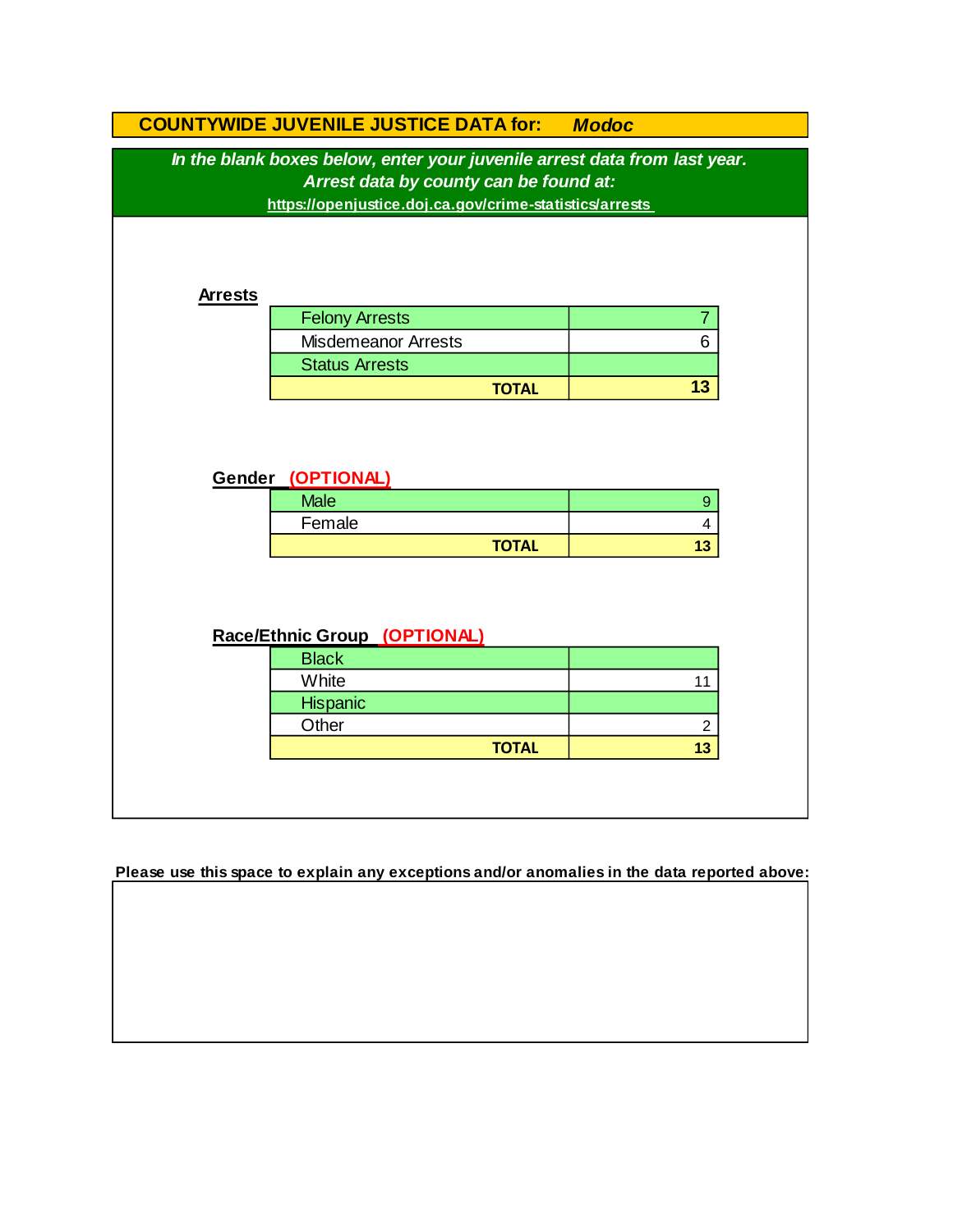# **ANALYSIS OF COUNTYWIDE TREND DATA for:** *Modoc*

### **Government Code Section 30061(b)(4)(C)(iv) & WIC Section 1961(c)(3)**

Provide <sup>a</sup> summary description or analysis, based on available information, of how the programs, placements, services, strategies or system enhancements funded by JJCPA-YOBG have, or may have, contributed to, or influenced, the juvenile justice data trends identified in this report.

Modoc County is a rural county, and therefore we rely heavily on the limited resources available within the County. There are no alcohol and drug services for the youth in the County, aside from some curriculum that case managers and mental health counselors are including in their regular counseling sessions. Probation utilizes funds to support the youth in creative ways in order to bridge that gap where local services are not available or do not meet the need of the youth. Probation utilizes the funds to support families of high risk youth/wards/foster youth as part of placement prevention as well as reunification efforts to stabilize the family, home and child. The Juvenile Delinquency Prevention and Treatment Court Program is a team made up of several collaborative partners to include Probation, Courts, Law Enforcement, Schools, Behavioral Health, nonprofit organizations, Attorneys and the District Attorney's Office. The team meets bi-weekly to provide a wrap around like service and treatment court to high risk youth. The goal is to provide services, support and intervention to prevent the youth from removal from the home. The in-depth supervision provided by the juvenile officer to youth in the county, the support to families to aide in stabilization, and the Juvenile Delinquency Prevention and Treatment Court Program have influenced the juvenile justice data in a positive way, helping minimize the recurrence of youth in the justice system and lowering their likelihood to re-offend. One issue that has influcenced the juvenile justice data trend in a negative way is the rural area of the County, lack of services and resources, and lack of opportunity for the youth.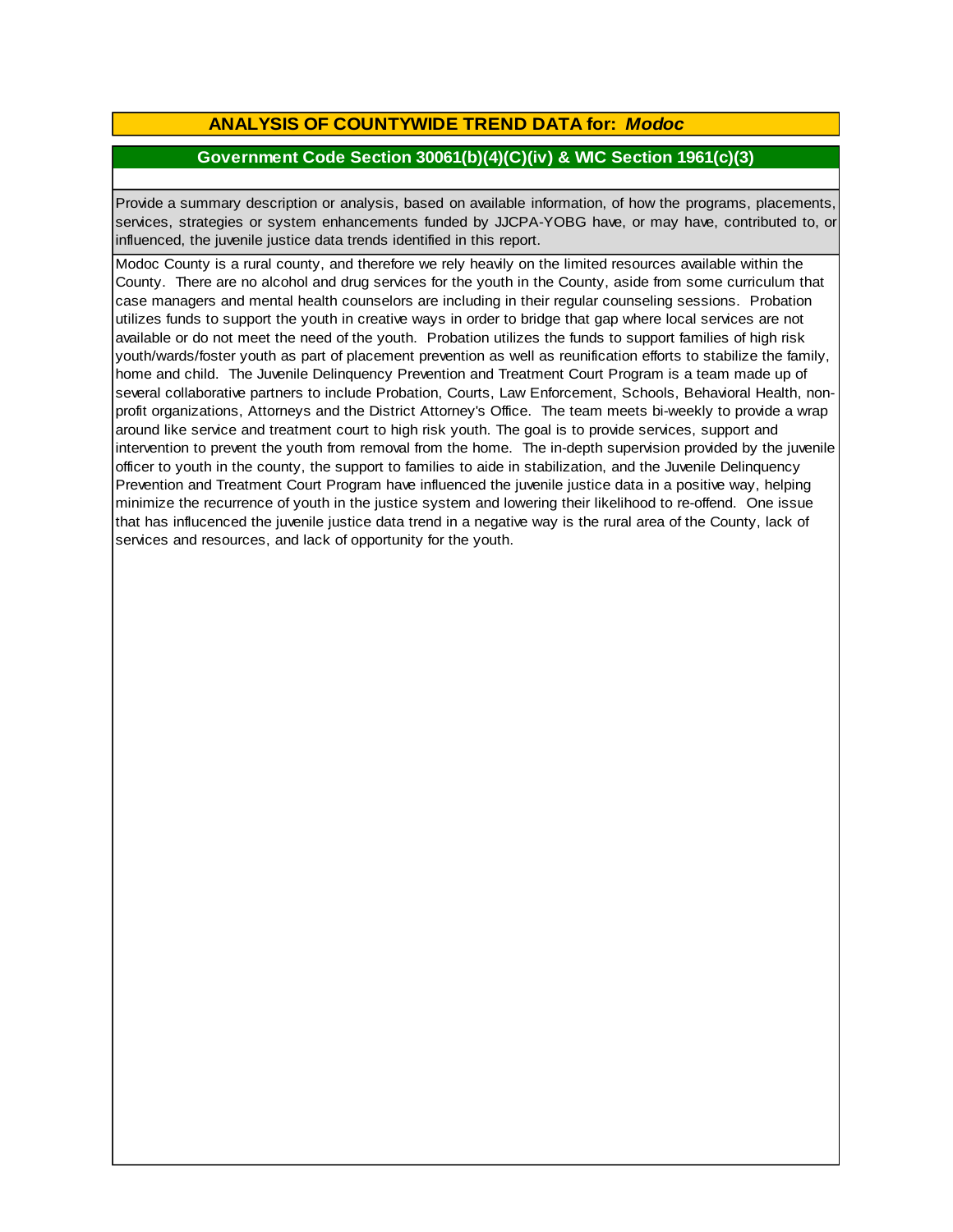Use the template(s) below to report the programs, placements, services, strategies, and/or system enhancements you funded in the preceding fiscal year. Use <sup>a</sup> separate template for each program, placement, service, strategy, or system enhancement that was supported with JJCPA and/or YOBG funds. If you need more templates than provided, copy and paste additional templates below the last Accounting of Expenditures template.

Start by indicating the name of the first program, placement, service, strategy, or system enhancement that was funded with JJCPA and/or YOBG funds last year. Next indicate the expenditure category using the drop down list provided in the Expenditure Category portion on each of the templates.

|                    | Code | <b>Expenditure Category</b>             | Code           | <b>Expenditure Category</b>                   |
|--------------------|------|-----------------------------------------|----------------|-----------------------------------------------|
| <b>Placements</b>  | 1    | Juvenile Hall                           | 5              | <b>Private Residential Care</b>               |
|                    | 2    | Ranch                                   | 6              | Home on Probation                             |
|                    | 3    | Camp                                    | $\overline{7}$ | Other Placement                               |
|                    | 4    | Other Secure/Semi-Secure Rehab Facility |                |                                               |
|                    | Code | <b>Expenditure Category</b>             | Code           | <b>Expenditure Category</b>                   |
| <b>Direct</b>      | 8    | Alcohol and Drug Treatment              | 26             | Life/Independent Living Skills                |
| <b>Services</b>    | 9    | <b>After School Services</b>            |                | Training/Education                            |
|                    | 10   | Aggression Replacement Therapy          | 27             | Individual Mental Health Counseling           |
|                    | 11   | Anger Management Counseling/Treatment   | 28             | Mental Health Screening                       |
|                    | 12   | Development of Case Plan                | 29             | Mentoring                                     |
|                    | 13   | <b>Community Service</b>                | 30             | Monetary Incentives                           |
|                    | 14   | Day or Evening Treatment Program        | 31             | Parenting Education                           |
|                    | 15   | Detention Assessment(s)                 | 32             | Pro-Social Skills Training                    |
|                    | 16   | <b>Electronic Monitoring</b>            | 33             | <b>Recreational Activities</b>                |
|                    | 17   | <b>Family Counseling</b>                | 34             | Re-Entry or Aftercare Services                |
|                    | 18   | <b>Functional Family Therapy</b>        | 35             | Restitution                                   |
|                    | 19   | Gang Intervention                       | 36             | Restorative Justice                           |
|                    | 20   | Gender Specific Programming for Girls   | 37             | Risk and/or Needs Assessment                  |
|                    | 21   | Gender Specific Programming for Boys    | 38             | <b>Special Education Services</b>             |
|                    | 22   | <b>Group Counseling</b>                 | 39             | Substance Abuse Screening                     |
|                    | 23   | Intensive Probation Supervision         | 40             | <b>Transitional Living Services/Placement</b> |
|                    | 24   | Job Placement                           | 41             | Tutoring                                      |
|                    | 25   | Job Readiness Training                  | 42             | Vocational Training                           |
|                    |      |                                         | 43             | <b>Other Direct Service</b>                   |
|                    | Code | <b>Expenditure Category</b>             | Code           | <b>Expenditure Category</b>                   |
| Capacity           | 44   | Staff Training/Professional Development | 48             | <b>Contract Services</b>                      |
| Building/          | 45   | <b>Staff Salaries/Benefits</b>          | 49             | <b>Other Procurements</b>                     |
| <b>Maintenance</b> | 46   | Capital Improvements                    | 50             | Other                                         |
| <b>Activities</b>  | 47   | Equipment                               |                |                                               |

### **List of Expenditure Categories and Associated Numerical Codes**

For each program, placement, service, strategy, or system enhancement, record actual expenditure details for the preceding fiscal year. Expenditures will be categorized as coming from one or more of three funding sources - JJCPA funds, YOBG funds, and other funding sources (local, federal, other state, private, etc.). Be sure to report all JJCPA and YOBG expenditures for the preceding fiscal year irrespective of the fiscal year during which the funds were allocated. Definitions of the budget line items are provided on the next page.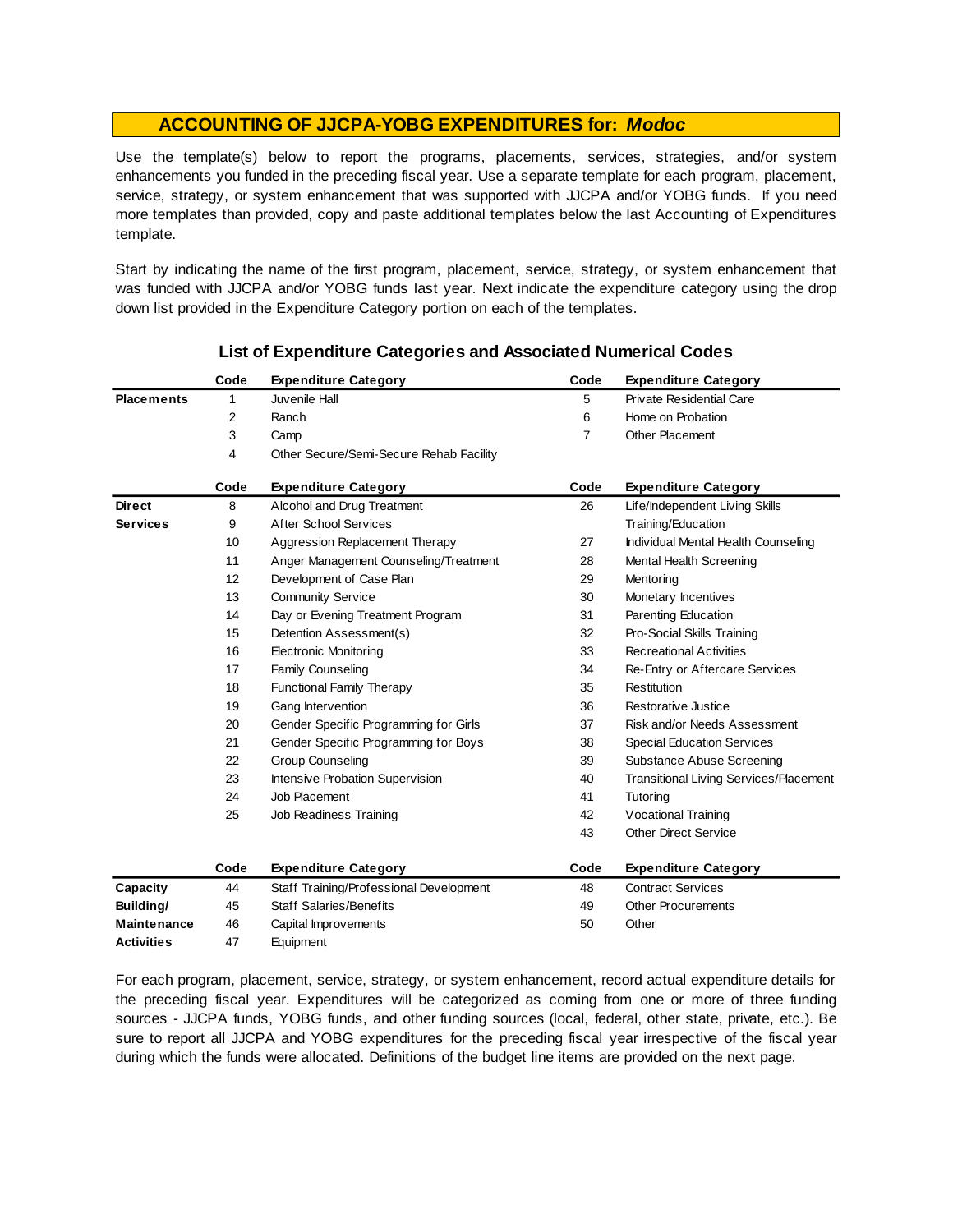**Salaries and Benefits** includes all expenditures related to paying the salaries and benefits of county probation (or other county department) employees who were directly involved in grant-related activities.

**Services and Supplies** includes expenditures for services and supplies necessary for the operation of the project (e.g., lease payments for vehicles and/or office space, office supplies) and/or services provided to participants and/or family members as part of the project's design (e.g., basic necessities such as food, clothing, transportation, and shelter/housing; and related costs).

**Professional Services** includes all services provided by individuals and agencies with whom the County contracts. The county is responsible for reimbursing every contracted individual/agency.

**Community-Based Organizations (CBO)** includes all expenditures for services received from CBO's. *NOTE* : *I f you use JJCPA and/or YOBG funds t o contract with <sup>a</sup> CBO, report that expenditure on this line item rather than on the Professional Services line item.*

**Fixed Assets/Equipment** includes items such as vehicles and equipment needed to implement and/or operate the program, placement, service, etc. (e.g., computer and other office equipment including furniture).

**Administrative Overhead** includes all costs associated with administration of the program, placement, service, strategy, and/or system enhancement being supported by JJCPA and/or YOBG funds.

Use the space below the budget detail to provide a narrative description for each program, placement, service, strategy, and/or system enhancement that was funded last year. *To do so, double click on the response box provided for this purpose.* 

Repeat this process as many times as needed to fully account for all programs, placements, services, strategies, and systems enhancements that were funded with JJCPA and/or YOBG during the last fiscal year. Keep in mind that this full report will be posted on the BSCC website in accordance with state law.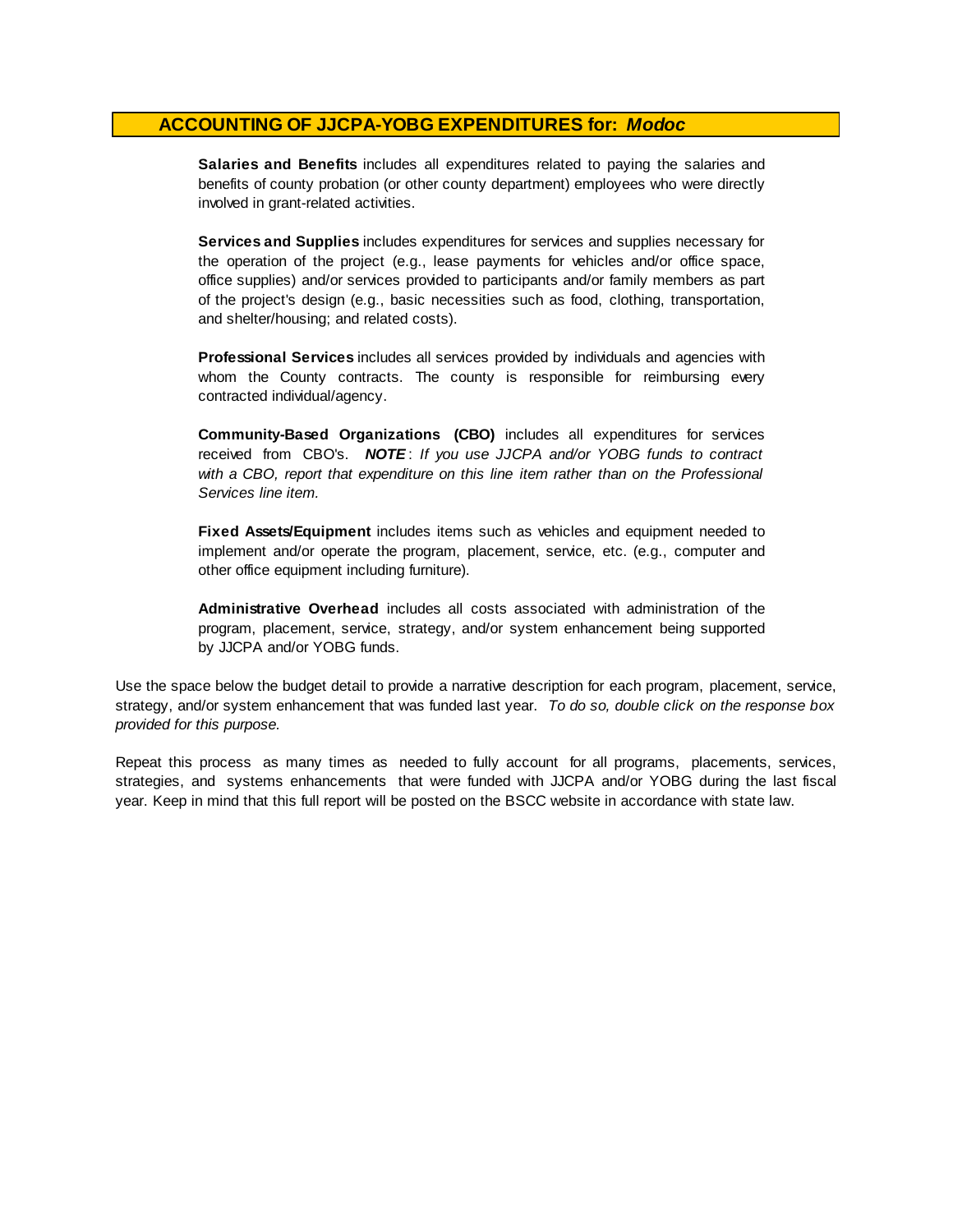| 1. Program, Placement, Service, Strategy, or System Enhancement                                                                                                                                                                                                                                                                                                                                                                                                                                                                       |                    |                                     |                                   |  |  |  |
|---------------------------------------------------------------------------------------------------------------------------------------------------------------------------------------------------------------------------------------------------------------------------------------------------------------------------------------------------------------------------------------------------------------------------------------------------------------------------------------------------------------------------------------|--------------------|-------------------------------------|-----------------------------------|--|--|--|
| Name of program, placement, service,                                                                                                                                                                                                                                                                                                                                                                                                                                                                                                  | Juvenile Hall      |                                     |                                   |  |  |  |
| strategy or system enhancement:                                                                                                                                                                                                                                                                                                                                                                                                                                                                                                       |                    |                                     |                                   |  |  |  |
| <b>Expenditure Category:</b>                                                                                                                                                                                                                                                                                                                                                                                                                                                                                                          | Juvenile Hall      |                                     |                                   |  |  |  |
|                                                                                                                                                                                                                                                                                                                                                                                                                                                                                                                                       | <b>JJCPA Funds</b> | <b>YOBG Funds</b>                   | All Other Funds<br>(Optional)     |  |  |  |
| Salaries & Benefits:                                                                                                                                                                                                                                                                                                                                                                                                                                                                                                                  |                    |                                     |                                   |  |  |  |
| Services & Supplies:                                                                                                                                                                                                                                                                                                                                                                                                                                                                                                                  |                    |                                     |                                   |  |  |  |
| <b>Professional Services:</b>                                                                                                                                                                                                                                                                                                                                                                                                                                                                                                         |                    | $\boldsymbol{\mathsf{S}}$<br>50,000 | $\sqrt[6]{\frac{1}{2}}$<br>57,919 |  |  |  |
| Community Based Organizations:                                                                                                                                                                                                                                                                                                                                                                                                                                                                                                        |                    |                                     |                                   |  |  |  |
| <b>Fixed Assets/Equipment:</b>                                                                                                                                                                                                                                                                                                                                                                                                                                                                                                        |                    |                                     |                                   |  |  |  |
| Administrative Overhead:                                                                                                                                                                                                                                                                                                                                                                                                                                                                                                              |                    |                                     |                                   |  |  |  |
| Other Expenditures (List Below):                                                                                                                                                                                                                                                                                                                                                                                                                                                                                                      |                    |                                     |                                   |  |  |  |
|                                                                                                                                                                                                                                                                                                                                                                                                                                                                                                                                       |                    |                                     |                                   |  |  |  |
|                                                                                                                                                                                                                                                                                                                                                                                                                                                                                                                                       |                    |                                     |                                   |  |  |  |
|                                                                                                                                                                                                                                                                                                                                                                                                                                                                                                                                       |                    |                                     |                                   |  |  |  |
| <b>TOTAL: \$</b>                                                                                                                                                                                                                                                                                                                                                                                                                                                                                                                      |                    | \$<br>50,000                        | \$<br>57,919                      |  |  |  |
| Provide a description of the program, placement, service, strategy or system enhancement that was funded                                                                                                                                                                                                                                                                                                                                                                                                                              |                    |                                     |                                   |  |  |  |
| with JJCPA and/or YOBG funds in the preceding fiscal year. For example, you might want to include                                                                                                                                                                                                                                                                                                                                                                                                                                     |                    |                                     |                                   |  |  |  |
| information on the types of youth served, prevention services you provided, your accomplishments, any                                                                                                                                                                                                                                                                                                                                                                                                                                 |                    |                                     |                                   |  |  |  |
| barriers encountered, and what specifically JJCPA and/or YOBG funds paid for.                                                                                                                                                                                                                                                                                                                                                                                                                                                         |                    |                                     |                                   |  |  |  |
| approximately 150 miles away. Placements were ususally short-term, consistant with the need for public<br>safety and the needs of the youth, but we did have several long-term placements this year. Placement in the<br>hall can also be used as a sanction by the Delinquency Prevention and Treatment team and the Court for<br>negative behavior. MCPD used YOBG funds to augment Juvenile Hall services to Modoc County youths<br>placed in a Juvenile Hall, such as 24-hour monitoring, needed medications and/or medical care. |                    |                                     |                                   |  |  |  |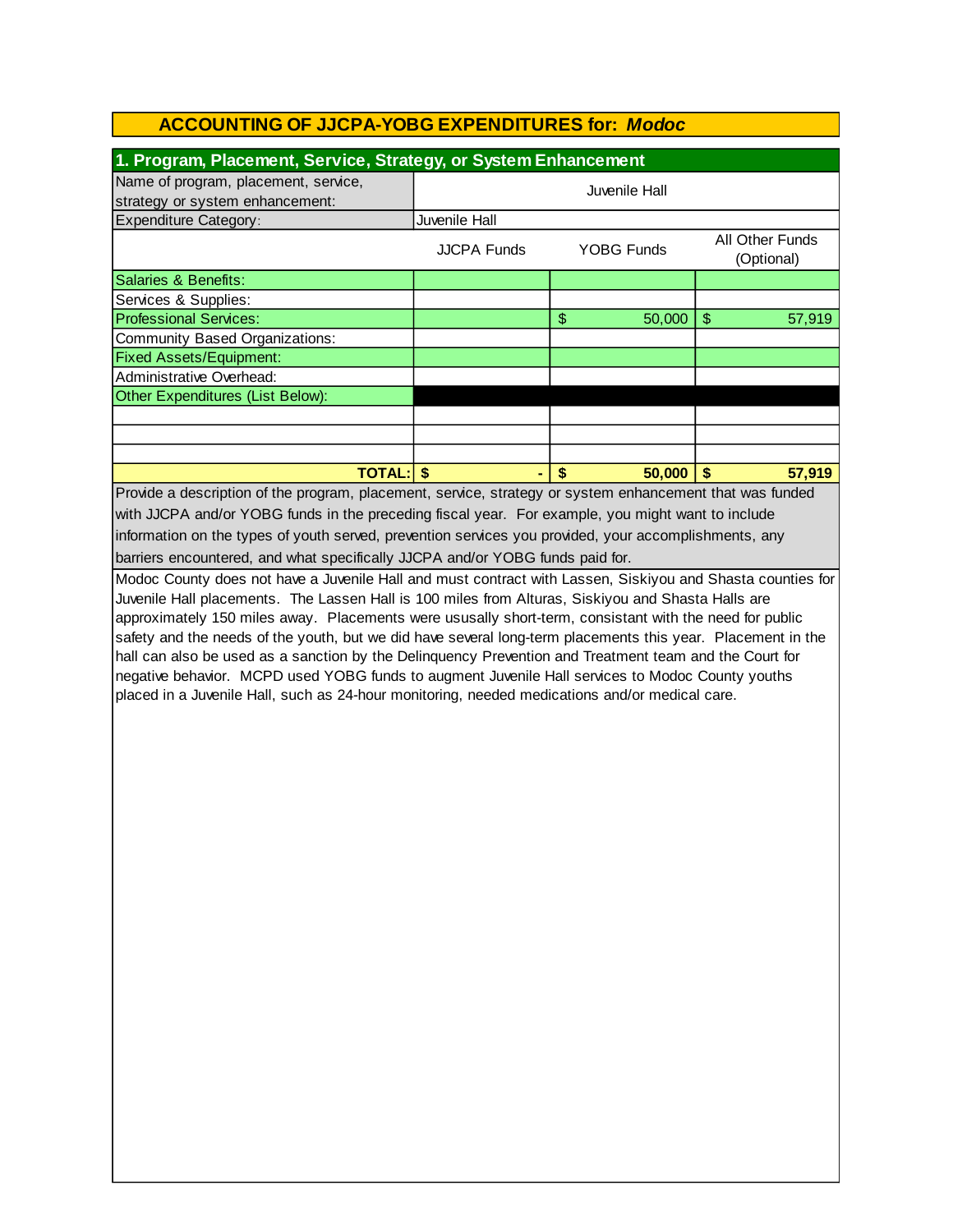| 2. Program, Placement, Service, Strategy, or System Enhancement                                                     |                                                                          |       |                       |        |               |        |
|---------------------------------------------------------------------------------------------------------------------|--------------------------------------------------------------------------|-------|-----------------------|--------|---------------|--------|
| Name of program, placement, service,                                                                                | <b>Staff Salaries/Benefits</b>                                           |       |                       |        |               |        |
| strategy or system enhancement:                                                                                     |                                                                          |       |                       |        |               |        |
| <b>Expenditure Category:</b>                                                                                        | <b>Staff Salaries/Benefits</b>                                           |       |                       |        |               |        |
|                                                                                                                     | All Other Funds<br><b>JJCPA Funds</b><br><b>YOBG Funds</b><br>(Optional) |       |                       |        |               |        |
| Salaries & Benefits:                                                                                                | $\boldsymbol{\$}$                                                        | 2,589 | $\boldsymbol{\theta}$ | 45,000 | $\frac{1}{2}$ | 45,545 |
| Services & Supplies:                                                                                                |                                                                          |       |                       |        |               |        |
| <b>Professional Services:</b>                                                                                       |                                                                          |       |                       |        |               |        |
| <b>Community Based Organizations:</b>                                                                               |                                                                          |       |                       |        |               |        |
| <b>Fixed Assets/Equipment:</b>                                                                                      |                                                                          |       |                       |        |               |        |
| Administrative Overhead:                                                                                            |                                                                          |       |                       |        |               |        |
| Other Expenditures (List Below):                                                                                    |                                                                          |       |                       |        |               |        |
|                                                                                                                     |                                                                          |       |                       |        |               |        |
|                                                                                                                     |                                                                          |       |                       |        |               |        |
|                                                                                                                     |                                                                          |       |                       |        |               |        |
| <b>TOTAL: \$</b>                                                                                                    |                                                                          | 2,589 | \$                    | 45,000 | $\sqrt[6]{3}$ | 45,545 |
| Provide a description of the program, placement, service, strategy or system enhancement that was funded            |                                                                          |       |                       |        |               |        |
| with JJCPA and/or YOBG funds in the preceding fiscal year. For example, you might want to include                   |                                                                          |       |                       |        |               |        |
| information on the types of youth served, prevention services you provided, your accomplishments, any               |                                                                          |       |                       |        |               |        |
| barriers encountered, and what specifically JJCPA and/or YOBG funds paid for.                                       |                                                                          |       |                       |        |               |        |
| Due to drastic budget cuts, and the County looking at the possibility of more in the Modoc County General           |                                                                          |       |                       |        |               |        |
| Fund, Modoc County Probation Department used some of the funds to help pay the salary of one full time              |                                                                          |       |                       |        |               |        |
| Juvenile Probation Officer, the on-call salary as the on-call duties pertain to being available to address juvenile |                                                                          |       |                       |        |               |        |
| law violators and the extra help, as they are the transport officers taking juveniles to and from Juvenile Hall.    |                                                                          |       |                       |        |               |        |
|                                                                                                                     |                                                                          |       |                       |        |               |        |
|                                                                                                                     |                                                                          |       |                       |        |               |        |
|                                                                                                                     |                                                                          |       |                       |        |               |        |
|                                                                                                                     |                                                                          |       |                       |        |               |        |
|                                                                                                                     |                                                                          |       |                       |        |               |        |
|                                                                                                                     |                                                                          |       |                       |        |               |        |
|                                                                                                                     |                                                                          |       |                       |        |               |        |
|                                                                                                                     |                                                                          |       |                       |        |               |        |
|                                                                                                                     |                                                                          |       |                       |        |               |        |
|                                                                                                                     |                                                                          |       |                       |        |               |        |
|                                                                                                                     |                                                                          |       |                       |        |               |        |
|                                                                                                                     |                                                                          |       |                       |        |               |        |
|                                                                                                                     |                                                                          |       |                       |        |               |        |
|                                                                                                                     |                                                                          |       |                       |        |               |        |
|                                                                                                                     |                                                                          |       |                       |        |               |        |
|                                                                                                                     |                                                                          |       |                       |        |               |        |
|                                                                                                                     |                                                                          |       |                       |        |               |        |
|                                                                                                                     |                                                                          |       |                       |        |               |        |
|                                                                                                                     |                                                                          |       |                       |        |               |        |
|                                                                                                                     |                                                                          |       |                       |        |               |        |
|                                                                                                                     |                                                                          |       |                       |        |               |        |
|                                                                                                                     |                                                                          |       |                       |        |               |        |
|                                                                                                                     |                                                                          |       |                       |        |               |        |
|                                                                                                                     |                                                                          |       |                       |        |               |        |
|                                                                                                                     |                                                                          |       |                       |        |               |        |
|                                                                                                                     |                                                                          |       |                       |        |               |        |
|                                                                                                                     |                                                                          |       |                       |        |               |        |
|                                                                                                                     |                                                                          |       |                       |        |               |        |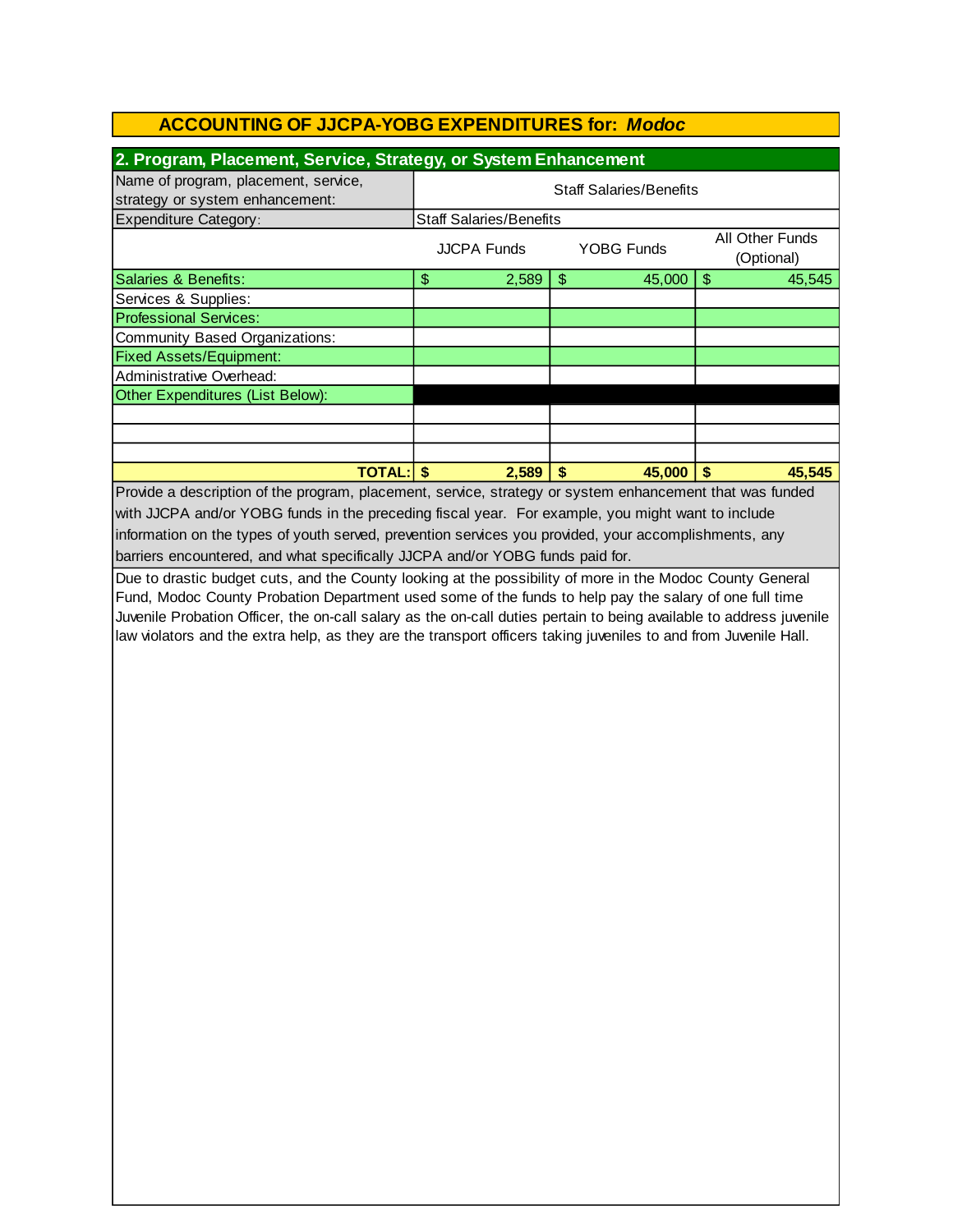| 3. Program, Placement, Service, Strategy, or System Enhancement         |                                        |                   |                 |  |  |  |
|-------------------------------------------------------------------------|----------------------------------------|-------------------|-----------------|--|--|--|
| Name of program, placement, service,<br>strategy or system enhancement: | <b>Intensive Probation Supervision</b> |                   |                 |  |  |  |
| <b>Expenditure Category:</b>                                            | Intensive Probation Supervision        |                   |                 |  |  |  |
|                                                                         | <b>JJCPA Funds</b>                     | <b>YOBG Funds</b> | All Other Funds |  |  |  |
| Salaries & Benefits:                                                    |                                        |                   |                 |  |  |  |
| Services & Supplies:                                                    |                                        |                   |                 |  |  |  |
| <b>Professional Services:</b>                                           |                                        | \$<br>2,000       |                 |  |  |  |
| Community Based Organizations:                                          |                                        |                   |                 |  |  |  |
| <b>Fixed Assets/Equipment:</b>                                          |                                        |                   |                 |  |  |  |
| Administrative Overhead:                                                |                                        |                   |                 |  |  |  |
| Other Expenditures (List Below):                                        |                                        |                   |                 |  |  |  |
|                                                                         |                                        |                   |                 |  |  |  |
|                                                                         |                                        |                   |                 |  |  |  |
|                                                                         |                                        |                   |                 |  |  |  |
| <b>TOTAL:IS</b><br>2.000<br>S<br>S                                      |                                        |                   |                 |  |  |  |

barriers encountered, and what specifically JJCPA and/or YOBG funds paid for. information on the types of youth served, prevention services you provided, your accomplishments, any Provide a description of the program, placement, service, strategy or system enhancement that was funded with JJCPA and/or YOBG funds in the preceding fiscal year. For example, you might want to include

Modoc County prefers not to have to send our juveniles to the Juvenile Halls if they are able to be monitored closely to ensure the public safety with electronic monitoring. YOBG funds paid for this service.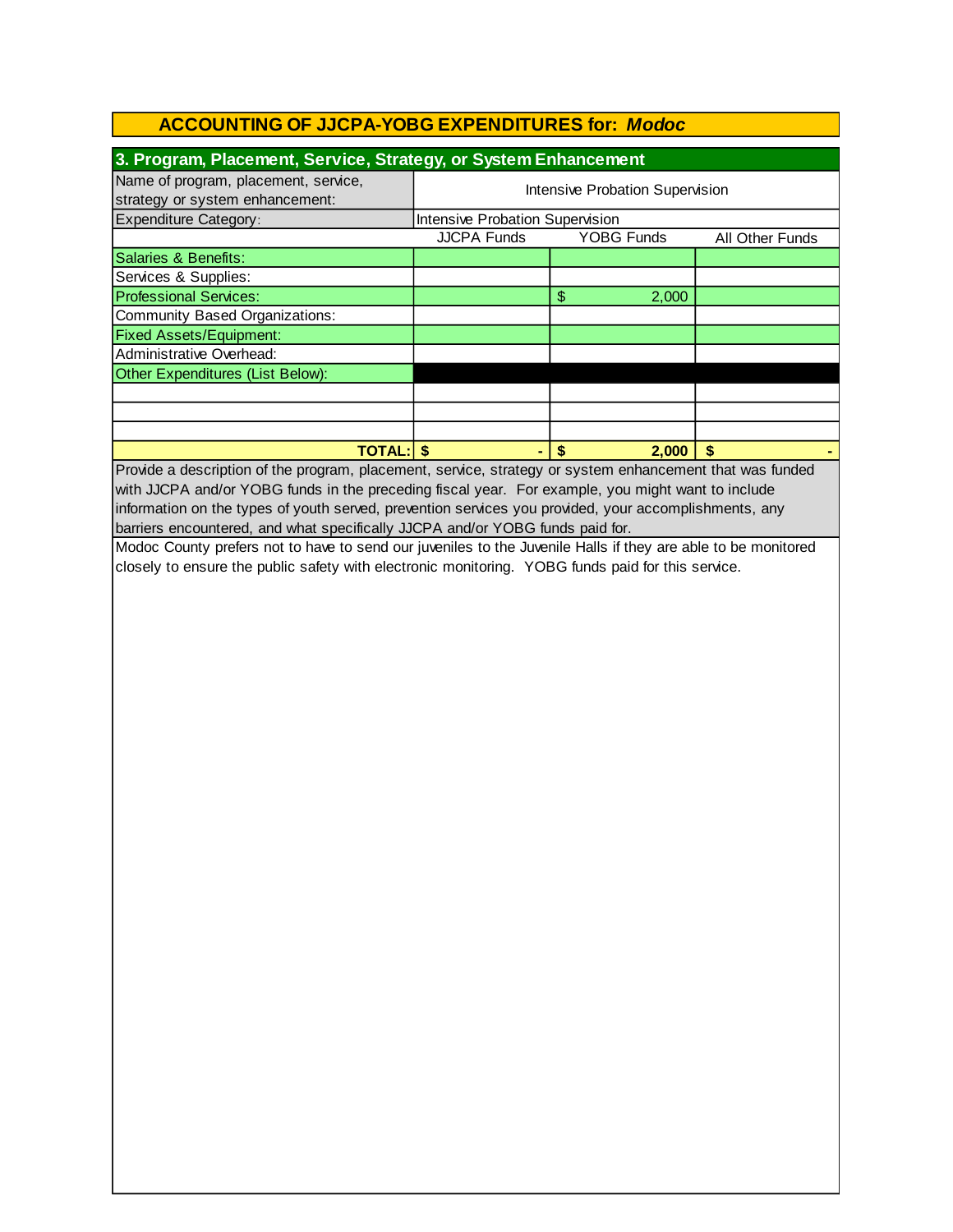| 4. Program, Placement, Service, Strategy, or System Enhancement         |                   |                    |    |                   |                 |  |  |
|-------------------------------------------------------------------------|-------------------|--------------------|----|-------------------|-----------------|--|--|
| Name of program, placement, service,<br>strategy or system enhancement: | Home on Probation |                    |    |                   |                 |  |  |
| <b>Expenditure Category:</b>                                            | Home on Probation |                    |    |                   |                 |  |  |
|                                                                         |                   | <b>JJCPA Funds</b> |    | <b>YOBG Funds</b> | All Other Funds |  |  |
| Salaries & Benefits:                                                    |                   |                    |    |                   |                 |  |  |
| Services & Supplies:                                                    |                   |                    | \$ | 10.000            |                 |  |  |
| <b>Professional Services:</b>                                           | \$                | 12,000             |    |                   |                 |  |  |
| Community Based Organizations:                                          |                   |                    |    |                   |                 |  |  |
| <b>Fixed Assets/Equipment:</b>                                          |                   |                    |    |                   |                 |  |  |
| Administrative Overhead:                                                |                   |                    |    |                   |                 |  |  |
| Other Expenditures (List Below):                                        |                   |                    |    |                   |                 |  |  |
|                                                                         |                   |                    |    |                   |                 |  |  |
|                                                                         |                   |                    |    |                   |                 |  |  |
|                                                                         |                   |                    |    |                   |                 |  |  |
| <b>TOTAL:</b>                                                           |                   | 12.000             | S  | 10.000            | S               |  |  |

Provide a description of the program, placement, service, strategy or system enhancement that was funded with JJCPA and/or YOBG funds in the preceding fiscal year. For example, you might want to include information on the types of youth served, prevention services you provided, your accomplishments, any barriers encountered, and what specifically JJCPA and/or YOBG funds paid for.

Modoc County Probation serves youth in a rural, low income community. The JJCPA and YOBG funds were used to provide psychological evaluations, medical needs, mental health needs, alcohol and drug needs, special treatments such as sex offender therapy, educational needs. Many of the families lack the support and services to provide the basic needs of the youth, to include housing, food, transportation, employment, etc. Many of the youths were removed or detained due to circumstances in the home that directly effected their compliance, behavior or overall stability. We used YOBG and JJCPA funds to help with transportation, gas vouchers, grocery gift cards, deposits, application fees, etc. This helped to support families to keep youths in the home and to maintain stability.